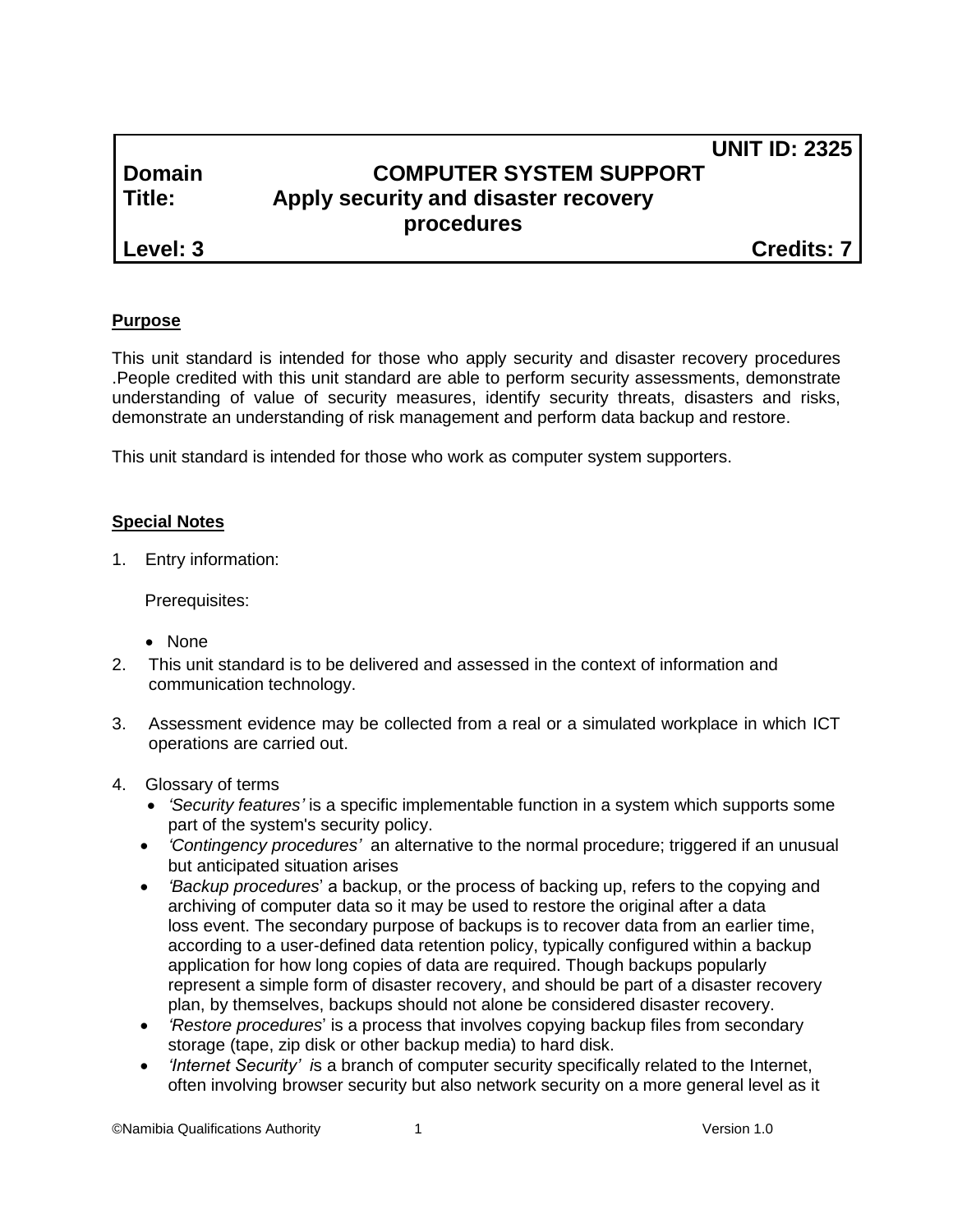applies to other applications or [operating systems](http://en.wikipedia.org/wiki/Operating_systems) on a whole. Its objective is to establish rules and measures to use against attacks over the Internet.

- 5. Performance of all elements in this unit standard must comply with industry standards.
- 6. Regulations and legislation relevant to this unit standard include the following:
	- Labour Act 2007(Act No 11, 2007).
	- Regulations relating to the health & Safety of employees at work under Schedule 1 (2) of the Labour Act No.11 of 2007 and all subsequent amendments.

#### **Quality Assurance Requirements**

This unit standard and others within this sub-field may be awarded by institutions which meet the accreditation requirements set by the Namibia Qualifications Authority and the Namibia Training Authority and which comply with the national assessment and moderation requirements. Details of specific accreditation requirements and the national assessment arrangements are available from the Namibia Qualifications Authority o[n www.namqa.org a](http://www.namqa.org/)nd the Namibia Training Authority on [www.nta.com.na/](http://www.nta.com.na/)

# **Elements and Performance Criteria**

## **Element 1: Perform security assessments**

#### **Performance Criteria**

- 1.1 Security assessments on Operating System (OS) level are performed.
- 1.2 Security assessments on Network level are performed.
- 1.3 Security assessments on Application level are performed.

#### **Element 2: Demonstrate understanding of value of security measures**

#### **Performance Criteria**

- 2.1 Values of security measures on hardware are identified.
- 2.2 Values of security measures on software are identified.
- 2.3 Values of security measures on data are identified.

#### **Element 3: Identify security threats, disasters and risks**

#### **Performance Criteria**

©Namibia Qualifications Authority 2 Version 1.0